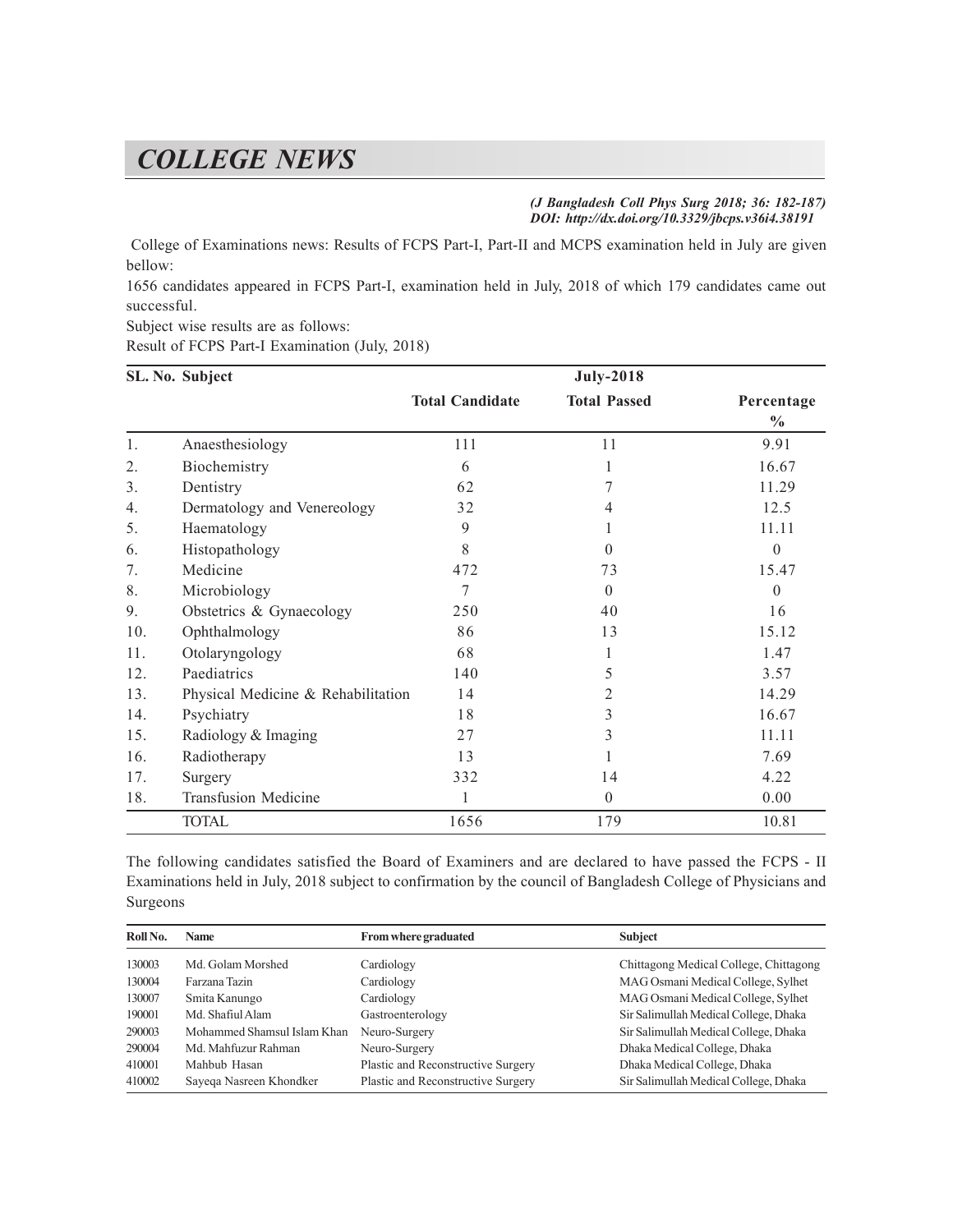College News

| 410003<br>Mohammad Saneat Jahan Khan<br>Plastic and Reconstructive Surgery<br>Faridpur Medical College, Faridpur<br>410004<br>Riffat Chowdhury<br>Plastic and Reconstructive Surgery<br>Rajshahi Medical College, Rajshahi<br>440001<br>Md Safiul Islam<br>Dhaka Medical College, Dhaka<br>Pulmonology<br>Chowdhury Shamima Sultana<br>560001<br>Gynaecological Oncology<br>Sir Salimullah Medical College, Dhaka<br>Nasrin Hossain<br>560002<br>Gynaecological Oncology<br>MAG Osmani Medical College, Sylhet<br>570004<br>Taslima Begum<br>Reproductive Endocrinology & Infertility<br>Sher-E-Bangla Medical College, Barisal<br>M. Abdur Rahim Medical College, Dinajpur<br>110012<br>A.K.M. Habibullah<br>Anaesthesiology<br>110013<br>Anaesthesiology<br>Chittagong Medical College, Chittagong<br>Md.Abdul Alim<br>110015<br>Moinul Hossain Chowdhury<br>Anaesthesiology<br>MAG Osmani Medical College, Sylhet<br>110016<br>Husain Md. Khurshid<br>Rangpur Medical College, Rangpur<br>Anaesthesiology<br>110017<br>Most. Sufia Khatun<br>Anaesthesiology<br>Dhaka Medical College, Dhaka<br>110018<br>Mohammad Asraful Alam<br>Sher-E-Bangla Medical College, Barisal<br>Anaesthesiology<br>110020<br>Md. Niazur Rahman Towaf<br>Chittagong Medical College, Chittagong<br>Anaesthesiology<br>110022<br>Masrufa Hossain<br>Rangpur Medical College, Rangpur<br>Anaesthesiology<br>110026<br>Nahida Parveen Nimmi<br>MAG Osmani Medical College, Sylhet<br>Anaesthesiology<br>110027<br>Md. Ayub Ali<br>Anaesthesiology<br>Shaheed Ziaur Rahman Medical College,<br>Bogra<br>150001<br>Farzana Anar<br>Conservative Dentistry and Endodontics<br>Chittagong Medical College, Chittagong<br>Conservative Dentistry and Endodontics<br>150002<br>Nargis Ara Siddiqui<br>Dhaka Dental College, Dhaka<br>Mst. Dilruba Khatun<br>Conservative Dentistry and Endodontics<br>Rangpur Dental College, Rangpur<br>150006<br>160013<br>Khulna Medical College, Khulna<br>Pampa Chandra<br>Dermatology and Venereology<br>160017<br>Mohammad Enamul Hoque<br>Dermatology and Venereology<br>Mymensingh Medical College, Mymensingh<br>160020<br>Dermatology and Venereology<br>Rajshahi Medical College, Rajshahi<br>Jannatun Nayeem<br>160021<br>Mohammad Saiful Islam<br>Dermatology and Venereology<br>Dhaka Medical College, Dhaka<br>160022<br>Md Moshiur Rahman<br>Dermatology and Venereology<br>Rajshahi Medical College, Rajshahi<br>160023<br>Mohsena Akhter<br>Dermatology and Venereology<br>Chittagong Medical College, Chittagong<br>200004<br>Zulfia Zinat Chowdhury<br>Armed Forces Medical College, Dhaka<br>Haematology<br>200006<br>Abdullah Al Mosabbir<br>Haematology<br>Dhaka Medical College, Dhaka<br>200007<br>Sir Salimullah Medical College, Dhaka<br>Noor Mohammad<br>Haematology<br>Sharif Mohammad Rezaul Masud Medicine<br>240041<br>Sher-E-Bangla Medical College, Barisal<br>240054<br>Medicine<br>Md. Rezaul Islam<br>Dhaka Medical College, Dhaka<br>240073<br>Md. Faruk Hossen<br>Dhaka Medical College, Dhaka<br>Medicine<br>Rajshahi Medical College, Rajshahi<br>240080<br>S M Rahid Sarwar<br>Medicine<br>Muhammad Ashraf Hosen<br>Mymensingh Medical College, Mymensingh<br>240089<br>Medicine<br>Chittagong Medical College, Chittagong<br>240101<br>Suman Chowdhury<br>Medicine<br>240112<br>Pallob Kumar Biswas<br>Mymensingh Medical College, Mymensingh<br>Medicine<br>240116<br>Emrul Kaiser<br>Chittagong Medical College, Chittagong<br>Medicine<br>240117<br>Md.Ismail Hossain<br>Medicine<br>Sir Salimullah Medical College, Dhaka<br>240145<br>Tasmina Chowdhury<br>Medicine<br>Comilla Medical College, Comilla<br>240154<br>Mohammad Shawkat Ali<br>Medicine<br>Rajshahi Medical College, Rajshahi<br>240177<br>Md. Ahidul Helal<br>MAG Osmani Medical College, Sylhet<br>Medicine<br>240178<br>Medicine<br>Rangpur Medical College, Rangpur<br>Md.Aminul Islam<br>240193<br>Mymensingh Medical College, Mymensingh<br>Md. Haidar Ali<br>Medicine<br>240222<br>Dhaka Medical College, Dhaka<br>Anonnya Rahman<br>Medicine<br>240250<br>Mohammed Rokon Uddin<br>Chittagong Medical College, Chittagong<br>Medicine<br>240252<br>MAG Osmani Medical College, Sylhet<br>Atanu Bhattacharjee<br>Medicine<br>240272<br>Muhammad Ariful Islam Miah<br>Sir Salimullah Medical College, Dhaka<br>Medicine<br>240277<br>Mohammed Ziaur Rahman<br>MAG Osmani Medical College, Sylhet<br>Medicine<br>240291<br>Mohammad Nur Uddin<br>MAG Osmani Medical College, Sylhet<br>Medicine<br>240294<br>Rangpur Medical College, Rangpur<br>Mohammad Abdul Motalib<br>Medicine<br>240303<br>Dhaka Medical College, Dhaka<br>Jewel Barai<br>Medicine<br>240350<br>Md.Tanzilul Bari<br>Shaheed Ziaur Rahman Medical College, Bogra<br>Medicine<br>240388<br>Rasim Imtiaj Alam Chowdhury<br>Medicine<br>Dhaka Medical College, Dhaka<br>240402<br>Md. Mahfuze Sarkar<br>Medicine<br>Dhaka Medical College, Dhaka<br>240404<br>H. M. Masum Billah<br>Sir Salimullah Medical College, Dhaka<br>Medicine | Roll No. | <b>Name</b> | From where graduated | <b>Subject</b> |
|-----------------------------------------------------------------------------------------------------------------------------------------------------------------------------------------------------------------------------------------------------------------------------------------------------------------------------------------------------------------------------------------------------------------------------------------------------------------------------------------------------------------------------------------------------------------------------------------------------------------------------------------------------------------------------------------------------------------------------------------------------------------------------------------------------------------------------------------------------------------------------------------------------------------------------------------------------------------------------------------------------------------------------------------------------------------------------------------------------------------------------------------------------------------------------------------------------------------------------------------------------------------------------------------------------------------------------------------------------------------------------------------------------------------------------------------------------------------------------------------------------------------------------------------------------------------------------------------------------------------------------------------------------------------------------------------------------------------------------------------------------------------------------------------------------------------------------------------------------------------------------------------------------------------------------------------------------------------------------------------------------------------------------------------------------------------------------------------------------------------------------------------------------------------------------------------------------------------------------------------------------------------------------------------------------------------------------------------------------------------------------------------------------------------------------------------------------------------------------------------------------------------------------------------------------------------------------------------------------------------------------------------------------------------------------------------------------------------------------------------------------------------------------------------------------------------------------------------------------------------------------------------------------------------------------------------------------------------------------------------------------------------------------------------------------------------------------------------------------------------------------------------------------------------------------------------------------------------------------------------------------------------------------------------------------------------------------------------------------------------------------------------------------------------------------------------------------------------------------------------------------------------------------------------------------------------------------------------------------------------------------------------------------------------------------------------------------------------------------------------------------------------------------------------------------------------------------------------------------------------------------------------------------------------------------------------------------------------------------------------------------------------------------------------------------------------------------------------------------------------------------------------------------------------------------------------------------------------------------------------------------------------------------------------------------------------------------------------------------------------------------------------------------------------------------------------------------------------------------------------------------------------------------------------------------------------------------------------------------------------------------------------------------------------------------------------------------------------------------------------------------------------------------------------------------------------------------------------------------------------------------------------------------------------------------------------------------------------------------------------------------------------------------------|----------|-------------|----------------------|----------------|
|                                                                                                                                                                                                                                                                                                                                                                                                                                                                                                                                                                                                                                                                                                                                                                                                                                                                                                                                                                                                                                                                                                                                                                                                                                                                                                                                                                                                                                                                                                                                                                                                                                                                                                                                                                                                                                                                                                                                                                                                                                                                                                                                                                                                                                                                                                                                                                                                                                                                                                                                                                                                                                                                                                                                                                                                                                                                                                                                                                                                                                                                                                                                                                                                                                                                                                                                                                                                                                                                                                                                                                                                                                                                                                                                                                                                                                                                                                                                                                                                                                                                                                                                                                                                                                                                                                                                                                                                                                                                                                                                                                                                                                                                                                                                                                                                                                                                                                                                                                                                                                   |          |             |                      |                |
|                                                                                                                                                                                                                                                                                                                                                                                                                                                                                                                                                                                                                                                                                                                                                                                                                                                                                                                                                                                                                                                                                                                                                                                                                                                                                                                                                                                                                                                                                                                                                                                                                                                                                                                                                                                                                                                                                                                                                                                                                                                                                                                                                                                                                                                                                                                                                                                                                                                                                                                                                                                                                                                                                                                                                                                                                                                                                                                                                                                                                                                                                                                                                                                                                                                                                                                                                                                                                                                                                                                                                                                                                                                                                                                                                                                                                                                                                                                                                                                                                                                                                                                                                                                                                                                                                                                                                                                                                                                                                                                                                                                                                                                                                                                                                                                                                                                                                                                                                                                                                                   |          |             |                      |                |
|                                                                                                                                                                                                                                                                                                                                                                                                                                                                                                                                                                                                                                                                                                                                                                                                                                                                                                                                                                                                                                                                                                                                                                                                                                                                                                                                                                                                                                                                                                                                                                                                                                                                                                                                                                                                                                                                                                                                                                                                                                                                                                                                                                                                                                                                                                                                                                                                                                                                                                                                                                                                                                                                                                                                                                                                                                                                                                                                                                                                                                                                                                                                                                                                                                                                                                                                                                                                                                                                                                                                                                                                                                                                                                                                                                                                                                                                                                                                                                                                                                                                                                                                                                                                                                                                                                                                                                                                                                                                                                                                                                                                                                                                                                                                                                                                                                                                                                                                                                                                                                   |          |             |                      |                |
|                                                                                                                                                                                                                                                                                                                                                                                                                                                                                                                                                                                                                                                                                                                                                                                                                                                                                                                                                                                                                                                                                                                                                                                                                                                                                                                                                                                                                                                                                                                                                                                                                                                                                                                                                                                                                                                                                                                                                                                                                                                                                                                                                                                                                                                                                                                                                                                                                                                                                                                                                                                                                                                                                                                                                                                                                                                                                                                                                                                                                                                                                                                                                                                                                                                                                                                                                                                                                                                                                                                                                                                                                                                                                                                                                                                                                                                                                                                                                                                                                                                                                                                                                                                                                                                                                                                                                                                                                                                                                                                                                                                                                                                                                                                                                                                                                                                                                                                                                                                                                                   |          |             |                      |                |
|                                                                                                                                                                                                                                                                                                                                                                                                                                                                                                                                                                                                                                                                                                                                                                                                                                                                                                                                                                                                                                                                                                                                                                                                                                                                                                                                                                                                                                                                                                                                                                                                                                                                                                                                                                                                                                                                                                                                                                                                                                                                                                                                                                                                                                                                                                                                                                                                                                                                                                                                                                                                                                                                                                                                                                                                                                                                                                                                                                                                                                                                                                                                                                                                                                                                                                                                                                                                                                                                                                                                                                                                                                                                                                                                                                                                                                                                                                                                                                                                                                                                                                                                                                                                                                                                                                                                                                                                                                                                                                                                                                                                                                                                                                                                                                                                                                                                                                                                                                                                                                   |          |             |                      |                |
|                                                                                                                                                                                                                                                                                                                                                                                                                                                                                                                                                                                                                                                                                                                                                                                                                                                                                                                                                                                                                                                                                                                                                                                                                                                                                                                                                                                                                                                                                                                                                                                                                                                                                                                                                                                                                                                                                                                                                                                                                                                                                                                                                                                                                                                                                                                                                                                                                                                                                                                                                                                                                                                                                                                                                                                                                                                                                                                                                                                                                                                                                                                                                                                                                                                                                                                                                                                                                                                                                                                                                                                                                                                                                                                                                                                                                                                                                                                                                                                                                                                                                                                                                                                                                                                                                                                                                                                                                                                                                                                                                                                                                                                                                                                                                                                                                                                                                                                                                                                                                                   |          |             |                      |                |
|                                                                                                                                                                                                                                                                                                                                                                                                                                                                                                                                                                                                                                                                                                                                                                                                                                                                                                                                                                                                                                                                                                                                                                                                                                                                                                                                                                                                                                                                                                                                                                                                                                                                                                                                                                                                                                                                                                                                                                                                                                                                                                                                                                                                                                                                                                                                                                                                                                                                                                                                                                                                                                                                                                                                                                                                                                                                                                                                                                                                                                                                                                                                                                                                                                                                                                                                                                                                                                                                                                                                                                                                                                                                                                                                                                                                                                                                                                                                                                                                                                                                                                                                                                                                                                                                                                                                                                                                                                                                                                                                                                                                                                                                                                                                                                                                                                                                                                                                                                                                                                   |          |             |                      |                |
|                                                                                                                                                                                                                                                                                                                                                                                                                                                                                                                                                                                                                                                                                                                                                                                                                                                                                                                                                                                                                                                                                                                                                                                                                                                                                                                                                                                                                                                                                                                                                                                                                                                                                                                                                                                                                                                                                                                                                                                                                                                                                                                                                                                                                                                                                                                                                                                                                                                                                                                                                                                                                                                                                                                                                                                                                                                                                                                                                                                                                                                                                                                                                                                                                                                                                                                                                                                                                                                                                                                                                                                                                                                                                                                                                                                                                                                                                                                                                                                                                                                                                                                                                                                                                                                                                                                                                                                                                                                                                                                                                                                                                                                                                                                                                                                                                                                                                                                                                                                                                                   |          |             |                      |                |
|                                                                                                                                                                                                                                                                                                                                                                                                                                                                                                                                                                                                                                                                                                                                                                                                                                                                                                                                                                                                                                                                                                                                                                                                                                                                                                                                                                                                                                                                                                                                                                                                                                                                                                                                                                                                                                                                                                                                                                                                                                                                                                                                                                                                                                                                                                                                                                                                                                                                                                                                                                                                                                                                                                                                                                                                                                                                                                                                                                                                                                                                                                                                                                                                                                                                                                                                                                                                                                                                                                                                                                                                                                                                                                                                                                                                                                                                                                                                                                                                                                                                                                                                                                                                                                                                                                                                                                                                                                                                                                                                                                                                                                                                                                                                                                                                                                                                                                                                                                                                                                   |          |             |                      |                |
|                                                                                                                                                                                                                                                                                                                                                                                                                                                                                                                                                                                                                                                                                                                                                                                                                                                                                                                                                                                                                                                                                                                                                                                                                                                                                                                                                                                                                                                                                                                                                                                                                                                                                                                                                                                                                                                                                                                                                                                                                                                                                                                                                                                                                                                                                                                                                                                                                                                                                                                                                                                                                                                                                                                                                                                                                                                                                                                                                                                                                                                                                                                                                                                                                                                                                                                                                                                                                                                                                                                                                                                                                                                                                                                                                                                                                                                                                                                                                                                                                                                                                                                                                                                                                                                                                                                                                                                                                                                                                                                                                                                                                                                                                                                                                                                                                                                                                                                                                                                                                                   |          |             |                      |                |
|                                                                                                                                                                                                                                                                                                                                                                                                                                                                                                                                                                                                                                                                                                                                                                                                                                                                                                                                                                                                                                                                                                                                                                                                                                                                                                                                                                                                                                                                                                                                                                                                                                                                                                                                                                                                                                                                                                                                                                                                                                                                                                                                                                                                                                                                                                                                                                                                                                                                                                                                                                                                                                                                                                                                                                                                                                                                                                                                                                                                                                                                                                                                                                                                                                                                                                                                                                                                                                                                                                                                                                                                                                                                                                                                                                                                                                                                                                                                                                                                                                                                                                                                                                                                                                                                                                                                                                                                                                                                                                                                                                                                                                                                                                                                                                                                                                                                                                                                                                                                                                   |          |             |                      |                |
|                                                                                                                                                                                                                                                                                                                                                                                                                                                                                                                                                                                                                                                                                                                                                                                                                                                                                                                                                                                                                                                                                                                                                                                                                                                                                                                                                                                                                                                                                                                                                                                                                                                                                                                                                                                                                                                                                                                                                                                                                                                                                                                                                                                                                                                                                                                                                                                                                                                                                                                                                                                                                                                                                                                                                                                                                                                                                                                                                                                                                                                                                                                                                                                                                                                                                                                                                                                                                                                                                                                                                                                                                                                                                                                                                                                                                                                                                                                                                                                                                                                                                                                                                                                                                                                                                                                                                                                                                                                                                                                                                                                                                                                                                                                                                                                                                                                                                                                                                                                                                                   |          |             |                      |                |
|                                                                                                                                                                                                                                                                                                                                                                                                                                                                                                                                                                                                                                                                                                                                                                                                                                                                                                                                                                                                                                                                                                                                                                                                                                                                                                                                                                                                                                                                                                                                                                                                                                                                                                                                                                                                                                                                                                                                                                                                                                                                                                                                                                                                                                                                                                                                                                                                                                                                                                                                                                                                                                                                                                                                                                                                                                                                                                                                                                                                                                                                                                                                                                                                                                                                                                                                                                                                                                                                                                                                                                                                                                                                                                                                                                                                                                                                                                                                                                                                                                                                                                                                                                                                                                                                                                                                                                                                                                                                                                                                                                                                                                                                                                                                                                                                                                                                                                                                                                                                                                   |          |             |                      |                |
|                                                                                                                                                                                                                                                                                                                                                                                                                                                                                                                                                                                                                                                                                                                                                                                                                                                                                                                                                                                                                                                                                                                                                                                                                                                                                                                                                                                                                                                                                                                                                                                                                                                                                                                                                                                                                                                                                                                                                                                                                                                                                                                                                                                                                                                                                                                                                                                                                                                                                                                                                                                                                                                                                                                                                                                                                                                                                                                                                                                                                                                                                                                                                                                                                                                                                                                                                                                                                                                                                                                                                                                                                                                                                                                                                                                                                                                                                                                                                                                                                                                                                                                                                                                                                                                                                                                                                                                                                                                                                                                                                                                                                                                                                                                                                                                                                                                                                                                                                                                                                                   |          |             |                      |                |
|                                                                                                                                                                                                                                                                                                                                                                                                                                                                                                                                                                                                                                                                                                                                                                                                                                                                                                                                                                                                                                                                                                                                                                                                                                                                                                                                                                                                                                                                                                                                                                                                                                                                                                                                                                                                                                                                                                                                                                                                                                                                                                                                                                                                                                                                                                                                                                                                                                                                                                                                                                                                                                                                                                                                                                                                                                                                                                                                                                                                                                                                                                                                                                                                                                                                                                                                                                                                                                                                                                                                                                                                                                                                                                                                                                                                                                                                                                                                                                                                                                                                                                                                                                                                                                                                                                                                                                                                                                                                                                                                                                                                                                                                                                                                                                                                                                                                                                                                                                                                                                   |          |             |                      |                |
|                                                                                                                                                                                                                                                                                                                                                                                                                                                                                                                                                                                                                                                                                                                                                                                                                                                                                                                                                                                                                                                                                                                                                                                                                                                                                                                                                                                                                                                                                                                                                                                                                                                                                                                                                                                                                                                                                                                                                                                                                                                                                                                                                                                                                                                                                                                                                                                                                                                                                                                                                                                                                                                                                                                                                                                                                                                                                                                                                                                                                                                                                                                                                                                                                                                                                                                                                                                                                                                                                                                                                                                                                                                                                                                                                                                                                                                                                                                                                                                                                                                                                                                                                                                                                                                                                                                                                                                                                                                                                                                                                                                                                                                                                                                                                                                                                                                                                                                                                                                                                                   |          |             |                      |                |
|                                                                                                                                                                                                                                                                                                                                                                                                                                                                                                                                                                                                                                                                                                                                                                                                                                                                                                                                                                                                                                                                                                                                                                                                                                                                                                                                                                                                                                                                                                                                                                                                                                                                                                                                                                                                                                                                                                                                                                                                                                                                                                                                                                                                                                                                                                                                                                                                                                                                                                                                                                                                                                                                                                                                                                                                                                                                                                                                                                                                                                                                                                                                                                                                                                                                                                                                                                                                                                                                                                                                                                                                                                                                                                                                                                                                                                                                                                                                                                                                                                                                                                                                                                                                                                                                                                                                                                                                                                                                                                                                                                                                                                                                                                                                                                                                                                                                                                                                                                                                                                   |          |             |                      |                |
|                                                                                                                                                                                                                                                                                                                                                                                                                                                                                                                                                                                                                                                                                                                                                                                                                                                                                                                                                                                                                                                                                                                                                                                                                                                                                                                                                                                                                                                                                                                                                                                                                                                                                                                                                                                                                                                                                                                                                                                                                                                                                                                                                                                                                                                                                                                                                                                                                                                                                                                                                                                                                                                                                                                                                                                                                                                                                                                                                                                                                                                                                                                                                                                                                                                                                                                                                                                                                                                                                                                                                                                                                                                                                                                                                                                                                                                                                                                                                                                                                                                                                                                                                                                                                                                                                                                                                                                                                                                                                                                                                                                                                                                                                                                                                                                                                                                                                                                                                                                                                                   |          |             |                      |                |
|                                                                                                                                                                                                                                                                                                                                                                                                                                                                                                                                                                                                                                                                                                                                                                                                                                                                                                                                                                                                                                                                                                                                                                                                                                                                                                                                                                                                                                                                                                                                                                                                                                                                                                                                                                                                                                                                                                                                                                                                                                                                                                                                                                                                                                                                                                                                                                                                                                                                                                                                                                                                                                                                                                                                                                                                                                                                                                                                                                                                                                                                                                                                                                                                                                                                                                                                                                                                                                                                                                                                                                                                                                                                                                                                                                                                                                                                                                                                                                                                                                                                                                                                                                                                                                                                                                                                                                                                                                                                                                                                                                                                                                                                                                                                                                                                                                                                                                                                                                                                                                   |          |             |                      |                |
|                                                                                                                                                                                                                                                                                                                                                                                                                                                                                                                                                                                                                                                                                                                                                                                                                                                                                                                                                                                                                                                                                                                                                                                                                                                                                                                                                                                                                                                                                                                                                                                                                                                                                                                                                                                                                                                                                                                                                                                                                                                                                                                                                                                                                                                                                                                                                                                                                                                                                                                                                                                                                                                                                                                                                                                                                                                                                                                                                                                                                                                                                                                                                                                                                                                                                                                                                                                                                                                                                                                                                                                                                                                                                                                                                                                                                                                                                                                                                                                                                                                                                                                                                                                                                                                                                                                                                                                                                                                                                                                                                                                                                                                                                                                                                                                                                                                                                                                                                                                                                                   |          |             |                      |                |
|                                                                                                                                                                                                                                                                                                                                                                                                                                                                                                                                                                                                                                                                                                                                                                                                                                                                                                                                                                                                                                                                                                                                                                                                                                                                                                                                                                                                                                                                                                                                                                                                                                                                                                                                                                                                                                                                                                                                                                                                                                                                                                                                                                                                                                                                                                                                                                                                                                                                                                                                                                                                                                                                                                                                                                                                                                                                                                                                                                                                                                                                                                                                                                                                                                                                                                                                                                                                                                                                                                                                                                                                                                                                                                                                                                                                                                                                                                                                                                                                                                                                                                                                                                                                                                                                                                                                                                                                                                                                                                                                                                                                                                                                                                                                                                                                                                                                                                                                                                                                                                   |          |             |                      |                |
|                                                                                                                                                                                                                                                                                                                                                                                                                                                                                                                                                                                                                                                                                                                                                                                                                                                                                                                                                                                                                                                                                                                                                                                                                                                                                                                                                                                                                                                                                                                                                                                                                                                                                                                                                                                                                                                                                                                                                                                                                                                                                                                                                                                                                                                                                                                                                                                                                                                                                                                                                                                                                                                                                                                                                                                                                                                                                                                                                                                                                                                                                                                                                                                                                                                                                                                                                                                                                                                                                                                                                                                                                                                                                                                                                                                                                                                                                                                                                                                                                                                                                                                                                                                                                                                                                                                                                                                                                                                                                                                                                                                                                                                                                                                                                                                                                                                                                                                                                                                                                                   |          |             |                      |                |
|                                                                                                                                                                                                                                                                                                                                                                                                                                                                                                                                                                                                                                                                                                                                                                                                                                                                                                                                                                                                                                                                                                                                                                                                                                                                                                                                                                                                                                                                                                                                                                                                                                                                                                                                                                                                                                                                                                                                                                                                                                                                                                                                                                                                                                                                                                                                                                                                                                                                                                                                                                                                                                                                                                                                                                                                                                                                                                                                                                                                                                                                                                                                                                                                                                                                                                                                                                                                                                                                                                                                                                                                                                                                                                                                                                                                                                                                                                                                                                                                                                                                                                                                                                                                                                                                                                                                                                                                                                                                                                                                                                                                                                                                                                                                                                                                                                                                                                                                                                                                                                   |          |             |                      |                |
|                                                                                                                                                                                                                                                                                                                                                                                                                                                                                                                                                                                                                                                                                                                                                                                                                                                                                                                                                                                                                                                                                                                                                                                                                                                                                                                                                                                                                                                                                                                                                                                                                                                                                                                                                                                                                                                                                                                                                                                                                                                                                                                                                                                                                                                                                                                                                                                                                                                                                                                                                                                                                                                                                                                                                                                                                                                                                                                                                                                                                                                                                                                                                                                                                                                                                                                                                                                                                                                                                                                                                                                                                                                                                                                                                                                                                                                                                                                                                                                                                                                                                                                                                                                                                                                                                                                                                                                                                                                                                                                                                                                                                                                                                                                                                                                                                                                                                                                                                                                                                                   |          |             |                      |                |
|                                                                                                                                                                                                                                                                                                                                                                                                                                                                                                                                                                                                                                                                                                                                                                                                                                                                                                                                                                                                                                                                                                                                                                                                                                                                                                                                                                                                                                                                                                                                                                                                                                                                                                                                                                                                                                                                                                                                                                                                                                                                                                                                                                                                                                                                                                                                                                                                                                                                                                                                                                                                                                                                                                                                                                                                                                                                                                                                                                                                                                                                                                                                                                                                                                                                                                                                                                                                                                                                                                                                                                                                                                                                                                                                                                                                                                                                                                                                                                                                                                                                                                                                                                                                                                                                                                                                                                                                                                                                                                                                                                                                                                                                                                                                                                                                                                                                                                                                                                                                                                   |          |             |                      |                |
|                                                                                                                                                                                                                                                                                                                                                                                                                                                                                                                                                                                                                                                                                                                                                                                                                                                                                                                                                                                                                                                                                                                                                                                                                                                                                                                                                                                                                                                                                                                                                                                                                                                                                                                                                                                                                                                                                                                                                                                                                                                                                                                                                                                                                                                                                                                                                                                                                                                                                                                                                                                                                                                                                                                                                                                                                                                                                                                                                                                                                                                                                                                                                                                                                                                                                                                                                                                                                                                                                                                                                                                                                                                                                                                                                                                                                                                                                                                                                                                                                                                                                                                                                                                                                                                                                                                                                                                                                                                                                                                                                                                                                                                                                                                                                                                                                                                                                                                                                                                                                                   |          |             |                      |                |
|                                                                                                                                                                                                                                                                                                                                                                                                                                                                                                                                                                                                                                                                                                                                                                                                                                                                                                                                                                                                                                                                                                                                                                                                                                                                                                                                                                                                                                                                                                                                                                                                                                                                                                                                                                                                                                                                                                                                                                                                                                                                                                                                                                                                                                                                                                                                                                                                                                                                                                                                                                                                                                                                                                                                                                                                                                                                                                                                                                                                                                                                                                                                                                                                                                                                                                                                                                                                                                                                                                                                                                                                                                                                                                                                                                                                                                                                                                                                                                                                                                                                                                                                                                                                                                                                                                                                                                                                                                                                                                                                                                                                                                                                                                                                                                                                                                                                                                                                                                                                                                   |          |             |                      |                |
|                                                                                                                                                                                                                                                                                                                                                                                                                                                                                                                                                                                                                                                                                                                                                                                                                                                                                                                                                                                                                                                                                                                                                                                                                                                                                                                                                                                                                                                                                                                                                                                                                                                                                                                                                                                                                                                                                                                                                                                                                                                                                                                                                                                                                                                                                                                                                                                                                                                                                                                                                                                                                                                                                                                                                                                                                                                                                                                                                                                                                                                                                                                                                                                                                                                                                                                                                                                                                                                                                                                                                                                                                                                                                                                                                                                                                                                                                                                                                                                                                                                                                                                                                                                                                                                                                                                                                                                                                                                                                                                                                                                                                                                                                                                                                                                                                                                                                                                                                                                                                                   |          |             |                      |                |
|                                                                                                                                                                                                                                                                                                                                                                                                                                                                                                                                                                                                                                                                                                                                                                                                                                                                                                                                                                                                                                                                                                                                                                                                                                                                                                                                                                                                                                                                                                                                                                                                                                                                                                                                                                                                                                                                                                                                                                                                                                                                                                                                                                                                                                                                                                                                                                                                                                                                                                                                                                                                                                                                                                                                                                                                                                                                                                                                                                                                                                                                                                                                                                                                                                                                                                                                                                                                                                                                                                                                                                                                                                                                                                                                                                                                                                                                                                                                                                                                                                                                                                                                                                                                                                                                                                                                                                                                                                                                                                                                                                                                                                                                                                                                                                                                                                                                                                                                                                                                                                   |          |             |                      |                |
|                                                                                                                                                                                                                                                                                                                                                                                                                                                                                                                                                                                                                                                                                                                                                                                                                                                                                                                                                                                                                                                                                                                                                                                                                                                                                                                                                                                                                                                                                                                                                                                                                                                                                                                                                                                                                                                                                                                                                                                                                                                                                                                                                                                                                                                                                                                                                                                                                                                                                                                                                                                                                                                                                                                                                                                                                                                                                                                                                                                                                                                                                                                                                                                                                                                                                                                                                                                                                                                                                                                                                                                                                                                                                                                                                                                                                                                                                                                                                                                                                                                                                                                                                                                                                                                                                                                                                                                                                                                                                                                                                                                                                                                                                                                                                                                                                                                                                                                                                                                                                                   |          |             |                      |                |
|                                                                                                                                                                                                                                                                                                                                                                                                                                                                                                                                                                                                                                                                                                                                                                                                                                                                                                                                                                                                                                                                                                                                                                                                                                                                                                                                                                                                                                                                                                                                                                                                                                                                                                                                                                                                                                                                                                                                                                                                                                                                                                                                                                                                                                                                                                                                                                                                                                                                                                                                                                                                                                                                                                                                                                                                                                                                                                                                                                                                                                                                                                                                                                                                                                                                                                                                                                                                                                                                                                                                                                                                                                                                                                                                                                                                                                                                                                                                                                                                                                                                                                                                                                                                                                                                                                                                                                                                                                                                                                                                                                                                                                                                                                                                                                                                                                                                                                                                                                                                                                   |          |             |                      |                |
|                                                                                                                                                                                                                                                                                                                                                                                                                                                                                                                                                                                                                                                                                                                                                                                                                                                                                                                                                                                                                                                                                                                                                                                                                                                                                                                                                                                                                                                                                                                                                                                                                                                                                                                                                                                                                                                                                                                                                                                                                                                                                                                                                                                                                                                                                                                                                                                                                                                                                                                                                                                                                                                                                                                                                                                                                                                                                                                                                                                                                                                                                                                                                                                                                                                                                                                                                                                                                                                                                                                                                                                                                                                                                                                                                                                                                                                                                                                                                                                                                                                                                                                                                                                                                                                                                                                                                                                                                                                                                                                                                                                                                                                                                                                                                                                                                                                                                                                                                                                                                                   |          |             |                      |                |
|                                                                                                                                                                                                                                                                                                                                                                                                                                                                                                                                                                                                                                                                                                                                                                                                                                                                                                                                                                                                                                                                                                                                                                                                                                                                                                                                                                                                                                                                                                                                                                                                                                                                                                                                                                                                                                                                                                                                                                                                                                                                                                                                                                                                                                                                                                                                                                                                                                                                                                                                                                                                                                                                                                                                                                                                                                                                                                                                                                                                                                                                                                                                                                                                                                                                                                                                                                                                                                                                                                                                                                                                                                                                                                                                                                                                                                                                                                                                                                                                                                                                                                                                                                                                                                                                                                                                                                                                                                                                                                                                                                                                                                                                                                                                                                                                                                                                                                                                                                                                                                   |          |             |                      |                |
|                                                                                                                                                                                                                                                                                                                                                                                                                                                                                                                                                                                                                                                                                                                                                                                                                                                                                                                                                                                                                                                                                                                                                                                                                                                                                                                                                                                                                                                                                                                                                                                                                                                                                                                                                                                                                                                                                                                                                                                                                                                                                                                                                                                                                                                                                                                                                                                                                                                                                                                                                                                                                                                                                                                                                                                                                                                                                                                                                                                                                                                                                                                                                                                                                                                                                                                                                                                                                                                                                                                                                                                                                                                                                                                                                                                                                                                                                                                                                                                                                                                                                                                                                                                                                                                                                                                                                                                                                                                                                                                                                                                                                                                                                                                                                                                                                                                                                                                                                                                                                                   |          |             |                      |                |
|                                                                                                                                                                                                                                                                                                                                                                                                                                                                                                                                                                                                                                                                                                                                                                                                                                                                                                                                                                                                                                                                                                                                                                                                                                                                                                                                                                                                                                                                                                                                                                                                                                                                                                                                                                                                                                                                                                                                                                                                                                                                                                                                                                                                                                                                                                                                                                                                                                                                                                                                                                                                                                                                                                                                                                                                                                                                                                                                                                                                                                                                                                                                                                                                                                                                                                                                                                                                                                                                                                                                                                                                                                                                                                                                                                                                                                                                                                                                                                                                                                                                                                                                                                                                                                                                                                                                                                                                                                                                                                                                                                                                                                                                                                                                                                                                                                                                                                                                                                                                                                   |          |             |                      |                |
|                                                                                                                                                                                                                                                                                                                                                                                                                                                                                                                                                                                                                                                                                                                                                                                                                                                                                                                                                                                                                                                                                                                                                                                                                                                                                                                                                                                                                                                                                                                                                                                                                                                                                                                                                                                                                                                                                                                                                                                                                                                                                                                                                                                                                                                                                                                                                                                                                                                                                                                                                                                                                                                                                                                                                                                                                                                                                                                                                                                                                                                                                                                                                                                                                                                                                                                                                                                                                                                                                                                                                                                                                                                                                                                                                                                                                                                                                                                                                                                                                                                                                                                                                                                                                                                                                                                                                                                                                                                                                                                                                                                                                                                                                                                                                                                                                                                                                                                                                                                                                                   |          |             |                      |                |
|                                                                                                                                                                                                                                                                                                                                                                                                                                                                                                                                                                                                                                                                                                                                                                                                                                                                                                                                                                                                                                                                                                                                                                                                                                                                                                                                                                                                                                                                                                                                                                                                                                                                                                                                                                                                                                                                                                                                                                                                                                                                                                                                                                                                                                                                                                                                                                                                                                                                                                                                                                                                                                                                                                                                                                                                                                                                                                                                                                                                                                                                                                                                                                                                                                                                                                                                                                                                                                                                                                                                                                                                                                                                                                                                                                                                                                                                                                                                                                                                                                                                                                                                                                                                                                                                                                                                                                                                                                                                                                                                                                                                                                                                                                                                                                                                                                                                                                                                                                                                                                   |          |             |                      |                |
|                                                                                                                                                                                                                                                                                                                                                                                                                                                                                                                                                                                                                                                                                                                                                                                                                                                                                                                                                                                                                                                                                                                                                                                                                                                                                                                                                                                                                                                                                                                                                                                                                                                                                                                                                                                                                                                                                                                                                                                                                                                                                                                                                                                                                                                                                                                                                                                                                                                                                                                                                                                                                                                                                                                                                                                                                                                                                                                                                                                                                                                                                                                                                                                                                                                                                                                                                                                                                                                                                                                                                                                                                                                                                                                                                                                                                                                                                                                                                                                                                                                                                                                                                                                                                                                                                                                                                                                                                                                                                                                                                                                                                                                                                                                                                                                                                                                                                                                                                                                                                                   |          |             |                      |                |
|                                                                                                                                                                                                                                                                                                                                                                                                                                                                                                                                                                                                                                                                                                                                                                                                                                                                                                                                                                                                                                                                                                                                                                                                                                                                                                                                                                                                                                                                                                                                                                                                                                                                                                                                                                                                                                                                                                                                                                                                                                                                                                                                                                                                                                                                                                                                                                                                                                                                                                                                                                                                                                                                                                                                                                                                                                                                                                                                                                                                                                                                                                                                                                                                                                                                                                                                                                                                                                                                                                                                                                                                                                                                                                                                                                                                                                                                                                                                                                                                                                                                                                                                                                                                                                                                                                                                                                                                                                                                                                                                                                                                                                                                                                                                                                                                                                                                                                                                                                                                                                   |          |             |                      |                |
|                                                                                                                                                                                                                                                                                                                                                                                                                                                                                                                                                                                                                                                                                                                                                                                                                                                                                                                                                                                                                                                                                                                                                                                                                                                                                                                                                                                                                                                                                                                                                                                                                                                                                                                                                                                                                                                                                                                                                                                                                                                                                                                                                                                                                                                                                                                                                                                                                                                                                                                                                                                                                                                                                                                                                                                                                                                                                                                                                                                                                                                                                                                                                                                                                                                                                                                                                                                                                                                                                                                                                                                                                                                                                                                                                                                                                                                                                                                                                                                                                                                                                                                                                                                                                                                                                                                                                                                                                                                                                                                                                                                                                                                                                                                                                                                                                                                                                                                                                                                                                                   |          |             |                      |                |
|                                                                                                                                                                                                                                                                                                                                                                                                                                                                                                                                                                                                                                                                                                                                                                                                                                                                                                                                                                                                                                                                                                                                                                                                                                                                                                                                                                                                                                                                                                                                                                                                                                                                                                                                                                                                                                                                                                                                                                                                                                                                                                                                                                                                                                                                                                                                                                                                                                                                                                                                                                                                                                                                                                                                                                                                                                                                                                                                                                                                                                                                                                                                                                                                                                                                                                                                                                                                                                                                                                                                                                                                                                                                                                                                                                                                                                                                                                                                                                                                                                                                                                                                                                                                                                                                                                                                                                                                                                                                                                                                                                                                                                                                                                                                                                                                                                                                                                                                                                                                                                   |          |             |                      |                |
|                                                                                                                                                                                                                                                                                                                                                                                                                                                                                                                                                                                                                                                                                                                                                                                                                                                                                                                                                                                                                                                                                                                                                                                                                                                                                                                                                                                                                                                                                                                                                                                                                                                                                                                                                                                                                                                                                                                                                                                                                                                                                                                                                                                                                                                                                                                                                                                                                                                                                                                                                                                                                                                                                                                                                                                                                                                                                                                                                                                                                                                                                                                                                                                                                                                                                                                                                                                                                                                                                                                                                                                                                                                                                                                                                                                                                                                                                                                                                                                                                                                                                                                                                                                                                                                                                                                                                                                                                                                                                                                                                                                                                                                                                                                                                                                                                                                                                                                                                                                                                                   |          |             |                      |                |
|                                                                                                                                                                                                                                                                                                                                                                                                                                                                                                                                                                                                                                                                                                                                                                                                                                                                                                                                                                                                                                                                                                                                                                                                                                                                                                                                                                                                                                                                                                                                                                                                                                                                                                                                                                                                                                                                                                                                                                                                                                                                                                                                                                                                                                                                                                                                                                                                                                                                                                                                                                                                                                                                                                                                                                                                                                                                                                                                                                                                                                                                                                                                                                                                                                                                                                                                                                                                                                                                                                                                                                                                                                                                                                                                                                                                                                                                                                                                                                                                                                                                                                                                                                                                                                                                                                                                                                                                                                                                                                                                                                                                                                                                                                                                                                                                                                                                                                                                                                                                                                   |          |             |                      |                |
|                                                                                                                                                                                                                                                                                                                                                                                                                                                                                                                                                                                                                                                                                                                                                                                                                                                                                                                                                                                                                                                                                                                                                                                                                                                                                                                                                                                                                                                                                                                                                                                                                                                                                                                                                                                                                                                                                                                                                                                                                                                                                                                                                                                                                                                                                                                                                                                                                                                                                                                                                                                                                                                                                                                                                                                                                                                                                                                                                                                                                                                                                                                                                                                                                                                                                                                                                                                                                                                                                                                                                                                                                                                                                                                                                                                                                                                                                                                                                                                                                                                                                                                                                                                                                                                                                                                                                                                                                                                                                                                                                                                                                                                                                                                                                                                                                                                                                                                                                                                                                                   |          |             |                      |                |
|                                                                                                                                                                                                                                                                                                                                                                                                                                                                                                                                                                                                                                                                                                                                                                                                                                                                                                                                                                                                                                                                                                                                                                                                                                                                                                                                                                                                                                                                                                                                                                                                                                                                                                                                                                                                                                                                                                                                                                                                                                                                                                                                                                                                                                                                                                                                                                                                                                                                                                                                                                                                                                                                                                                                                                                                                                                                                                                                                                                                                                                                                                                                                                                                                                                                                                                                                                                                                                                                                                                                                                                                                                                                                                                                                                                                                                                                                                                                                                                                                                                                                                                                                                                                                                                                                                                                                                                                                                                                                                                                                                                                                                                                                                                                                                                                                                                                                                                                                                                                                                   |          |             |                      |                |
|                                                                                                                                                                                                                                                                                                                                                                                                                                                                                                                                                                                                                                                                                                                                                                                                                                                                                                                                                                                                                                                                                                                                                                                                                                                                                                                                                                                                                                                                                                                                                                                                                                                                                                                                                                                                                                                                                                                                                                                                                                                                                                                                                                                                                                                                                                                                                                                                                                                                                                                                                                                                                                                                                                                                                                                                                                                                                                                                                                                                                                                                                                                                                                                                                                                                                                                                                                                                                                                                                                                                                                                                                                                                                                                                                                                                                                                                                                                                                                                                                                                                                                                                                                                                                                                                                                                                                                                                                                                                                                                                                                                                                                                                                                                                                                                                                                                                                                                                                                                                                                   |          |             |                      |                |
|                                                                                                                                                                                                                                                                                                                                                                                                                                                                                                                                                                                                                                                                                                                                                                                                                                                                                                                                                                                                                                                                                                                                                                                                                                                                                                                                                                                                                                                                                                                                                                                                                                                                                                                                                                                                                                                                                                                                                                                                                                                                                                                                                                                                                                                                                                                                                                                                                                                                                                                                                                                                                                                                                                                                                                                                                                                                                                                                                                                                                                                                                                                                                                                                                                                                                                                                                                                                                                                                                                                                                                                                                                                                                                                                                                                                                                                                                                                                                                                                                                                                                                                                                                                                                                                                                                                                                                                                                                                                                                                                                                                                                                                                                                                                                                                                                                                                                                                                                                                                                                   |          |             |                      |                |
|                                                                                                                                                                                                                                                                                                                                                                                                                                                                                                                                                                                                                                                                                                                                                                                                                                                                                                                                                                                                                                                                                                                                                                                                                                                                                                                                                                                                                                                                                                                                                                                                                                                                                                                                                                                                                                                                                                                                                                                                                                                                                                                                                                                                                                                                                                                                                                                                                                                                                                                                                                                                                                                                                                                                                                                                                                                                                                                                                                                                                                                                                                                                                                                                                                                                                                                                                                                                                                                                                                                                                                                                                                                                                                                                                                                                                                                                                                                                                                                                                                                                                                                                                                                                                                                                                                                                                                                                                                                                                                                                                                                                                                                                                                                                                                                                                                                                                                                                                                                                                                   |          |             |                      |                |
|                                                                                                                                                                                                                                                                                                                                                                                                                                                                                                                                                                                                                                                                                                                                                                                                                                                                                                                                                                                                                                                                                                                                                                                                                                                                                                                                                                                                                                                                                                                                                                                                                                                                                                                                                                                                                                                                                                                                                                                                                                                                                                                                                                                                                                                                                                                                                                                                                                                                                                                                                                                                                                                                                                                                                                                                                                                                                                                                                                                                                                                                                                                                                                                                                                                                                                                                                                                                                                                                                                                                                                                                                                                                                                                                                                                                                                                                                                                                                                                                                                                                                                                                                                                                                                                                                                                                                                                                                                                                                                                                                                                                                                                                                                                                                                                                                                                                                                                                                                                                                                   |          |             |                      |                |
|                                                                                                                                                                                                                                                                                                                                                                                                                                                                                                                                                                                                                                                                                                                                                                                                                                                                                                                                                                                                                                                                                                                                                                                                                                                                                                                                                                                                                                                                                                                                                                                                                                                                                                                                                                                                                                                                                                                                                                                                                                                                                                                                                                                                                                                                                                                                                                                                                                                                                                                                                                                                                                                                                                                                                                                                                                                                                                                                                                                                                                                                                                                                                                                                                                                                                                                                                                                                                                                                                                                                                                                                                                                                                                                                                                                                                                                                                                                                                                                                                                                                                                                                                                                                                                                                                                                                                                                                                                                                                                                                                                                                                                                                                                                                                                                                                                                                                                                                                                                                                                   |          |             |                      |                |
|                                                                                                                                                                                                                                                                                                                                                                                                                                                                                                                                                                                                                                                                                                                                                                                                                                                                                                                                                                                                                                                                                                                                                                                                                                                                                                                                                                                                                                                                                                                                                                                                                                                                                                                                                                                                                                                                                                                                                                                                                                                                                                                                                                                                                                                                                                                                                                                                                                                                                                                                                                                                                                                                                                                                                                                                                                                                                                                                                                                                                                                                                                                                                                                                                                                                                                                                                                                                                                                                                                                                                                                                                                                                                                                                                                                                                                                                                                                                                                                                                                                                                                                                                                                                                                                                                                                                                                                                                                                                                                                                                                                                                                                                                                                                                                                                                                                                                                                                                                                                                                   |          |             |                      |                |
|                                                                                                                                                                                                                                                                                                                                                                                                                                                                                                                                                                                                                                                                                                                                                                                                                                                                                                                                                                                                                                                                                                                                                                                                                                                                                                                                                                                                                                                                                                                                                                                                                                                                                                                                                                                                                                                                                                                                                                                                                                                                                                                                                                                                                                                                                                                                                                                                                                                                                                                                                                                                                                                                                                                                                                                                                                                                                                                                                                                                                                                                                                                                                                                                                                                                                                                                                                                                                                                                                                                                                                                                                                                                                                                                                                                                                                                                                                                                                                                                                                                                                                                                                                                                                                                                                                                                                                                                                                                                                                                                                                                                                                                                                                                                                                                                                                                                                                                                                                                                                                   |          |             |                      |                |
|                                                                                                                                                                                                                                                                                                                                                                                                                                                                                                                                                                                                                                                                                                                                                                                                                                                                                                                                                                                                                                                                                                                                                                                                                                                                                                                                                                                                                                                                                                                                                                                                                                                                                                                                                                                                                                                                                                                                                                                                                                                                                                                                                                                                                                                                                                                                                                                                                                                                                                                                                                                                                                                                                                                                                                                                                                                                                                                                                                                                                                                                                                                                                                                                                                                                                                                                                                                                                                                                                                                                                                                                                                                                                                                                                                                                                                                                                                                                                                                                                                                                                                                                                                                                                                                                                                                                                                                                                                                                                                                                                                                                                                                                                                                                                                                                                                                                                                                                                                                                                                   |          |             |                      |                |
|                                                                                                                                                                                                                                                                                                                                                                                                                                                                                                                                                                                                                                                                                                                                                                                                                                                                                                                                                                                                                                                                                                                                                                                                                                                                                                                                                                                                                                                                                                                                                                                                                                                                                                                                                                                                                                                                                                                                                                                                                                                                                                                                                                                                                                                                                                                                                                                                                                                                                                                                                                                                                                                                                                                                                                                                                                                                                                                                                                                                                                                                                                                                                                                                                                                                                                                                                                                                                                                                                                                                                                                                                                                                                                                                                                                                                                                                                                                                                                                                                                                                                                                                                                                                                                                                                                                                                                                                                                                                                                                                                                                                                                                                                                                                                                                                                                                                                                                                                                                                                                   |          |             |                      |                |
|                                                                                                                                                                                                                                                                                                                                                                                                                                                                                                                                                                                                                                                                                                                                                                                                                                                                                                                                                                                                                                                                                                                                                                                                                                                                                                                                                                                                                                                                                                                                                                                                                                                                                                                                                                                                                                                                                                                                                                                                                                                                                                                                                                                                                                                                                                                                                                                                                                                                                                                                                                                                                                                                                                                                                                                                                                                                                                                                                                                                                                                                                                                                                                                                                                                                                                                                                                                                                                                                                                                                                                                                                                                                                                                                                                                                                                                                                                                                                                                                                                                                                                                                                                                                                                                                                                                                                                                                                                                                                                                                                                                                                                                                                                                                                                                                                                                                                                                                                                                                                                   |          |             |                      |                |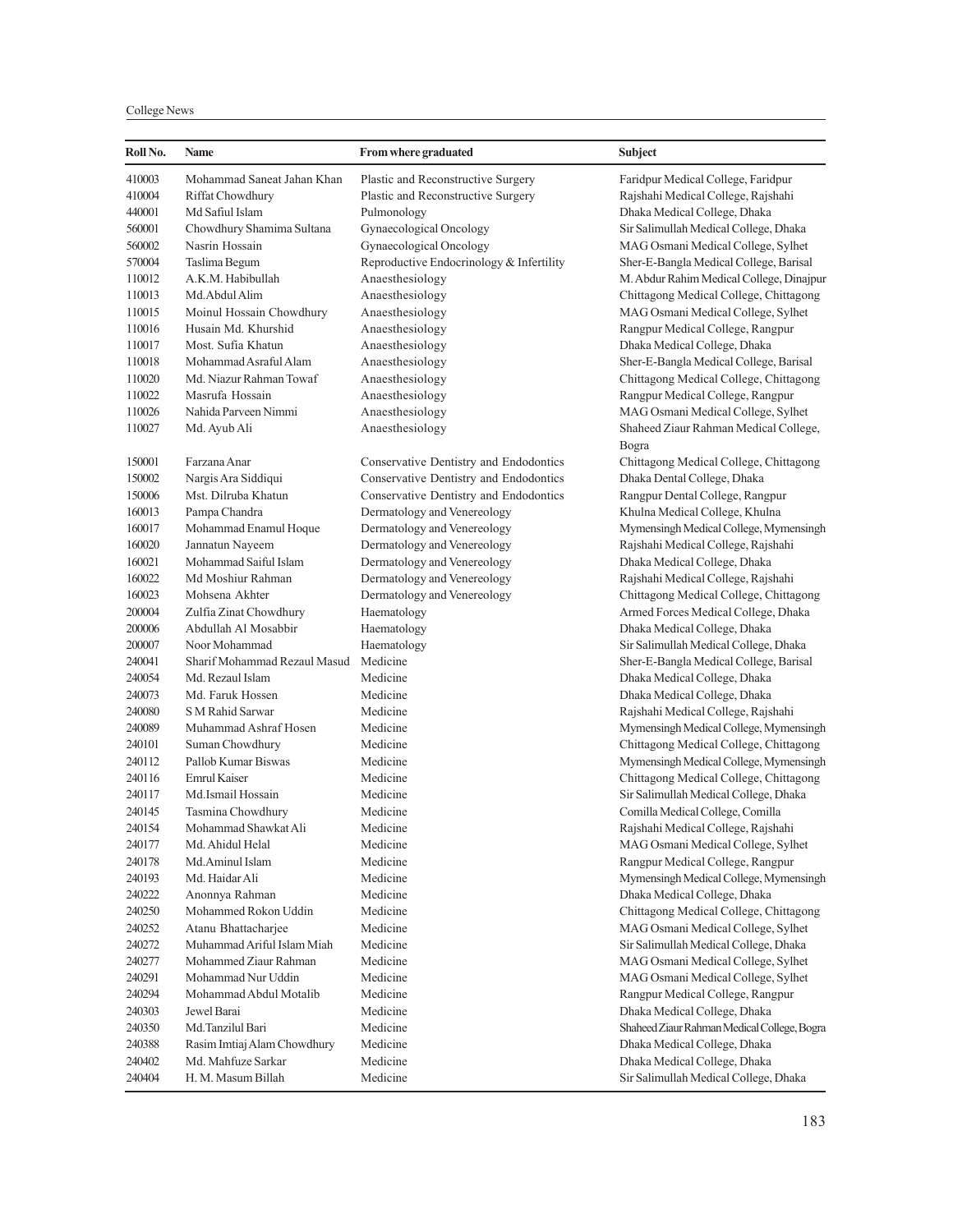| Roll No. | Name                                   | <b>From where graduated</b>               | Subject                                     |
|----------|----------------------------------------|-------------------------------------------|---------------------------------------------|
| 240421   | Sourav Sarkar                          | Medicine                                  | Shaheed Ziaur Rahman Medical College, Bogra |
| 240437   | Tanmoy Saha                            | Medicine                                  | Mymensingh Medical College, Mymensingh      |
| 240461   | Partha Sarathi Sarker                  | Medicine                                  | Dhaka Medical College, Dhaka                |
| 240463   | Rukhsana Najnin                        | Medicine                                  | Dhaka Medical College, Dhaka                |
| 240477   | Mousumi Sanyal                         | Medicine                                  | Chittagong Medical College, Chittagong      |
| 240479   | A. K. M. Kamruzzaman                   | Medicine                                  | Chittagong Medical College, Chittagong      |
| 240485   | Rajee Mahmud Talukder                  | Medicine                                  | Faridpur Medical College, Faridpur          |
| 240488   | S M Habibur Rahman Habib               | Medicine                                  | Sir Salimullah Medical College, Dhaka       |
| 240498   | Md. Arifuzzaman                        | Medicine                                  | Sir Salimullah Medical College, Dhaka       |
| 240501   | Mohammad Mahatabur Rahman              | Medicine                                  | MAG Osmani Medical College, Sylhet          |
| 240502   | Parthaya Ghosh                         | Medicine                                  | Sir Salimullah Medical College, Dhaka       |
| 240506   | Tanvir Hasan                           | Medicine                                  | Sir Salimullah Medical College, Dhaka       |
| 240510   | Sumiya Bent Kalam                      | Medicine                                  | Sir Salimullah Medical College, Dhaka       |
| 240513   | Madhabi Karmaker                       | Medicine                                  | Dhaka Medical College, Dhaka                |
| 240567   | Monish Saha Roy                        | Medicine                                  | MAG Osmani Medical College, Sylhet          |
| 240571   | Mohammad Sakhawat Hossen Khan Medicine |                                           | Shaheed Ziaur Rahman Medical College, Bogra |
| 240572   | Md. Tahsin Salam                       | Medicine                                  | Rajshahi Medical College, Rajshahi          |
| 240575   | Muhammad Shakhawat Hossain             | Medicine                                  | Rajshahi Medical College, Rajshahi          |
| 240579   | Imran Mahmud                           | Medicine                                  | Dhaka Medical College, Dhaka                |
| 240583   | Sanjana Tarannum                       | Medicine                                  | Dhaka Medical College, Dhaka                |
| 250001   | Suman Khisa                            | Microbiology                              | Armed Forces Medical College, Dhaka         |
| 300030   | Habiba Siddiqua Foara                  | Obstetrics & Gynaecology                  | Dhaka Medical College, Dhaka                |
| 300080   | Aysha Afroz                            | Obstetrics & Gynaecology                  | Dhaka Medical College, Dhaka                |
| 300211   | Anjuman Rubin Lucky                    | Obstetrics & Gynaecology                  | Sher-E-Bangla Medical College, Barisal      |
| 300235   | Mani Das                               | Obstetrics & Gynaecology                  | Sir Salimullah Medical College, Dhaka       |
| 300265   | Lubna Yeasmin                          | Obstetrics & Gynaecology                  | Jahurul Islam Medical College, Bajitpur     |
| 300274   | Sucheta Bhattacharjee                  | Obstetrics & Gynaecology                  | Comilla Medical College, Comilla            |
| 300284   | Arpita Bhattacharjee                   | Obstetrics & Gynaecology                  | Dhaka Medical College, Dhaka                |
| 300288   | Quazi Rubyata Sania                    | Obstetrics & Gynaecology                  | Sir Salimullah Medical College, Dhaka       |
| 300302   | Khadiza Siddique                       | Obstetrics & Gynaecology                  | Mymensingh Medical College, Mymensingh      |
| 300325   | Farhana Islam                          | Obstetrics & Gynaecology                  | Mymensingh Medical College, Mymensingh      |
| 300376   | Rabeya Khatun                          | Obstetrics & Gynaecology                  | Rangpur Medical College, Rangpur            |
| 300378   | Yesmin Jahan                           | Obstetrics & Gynaecology                  | MAG Osmani Medical College, Sylhet          |
| 300380   | Sadia Siddika                          | Obstetrics & Gynaecology                  | Shaheed Ziaur Rahman Medical College, Bogra |
| 300387   | Sangita Devi                           | Obstetrics & Gynaecology                  | Sir Salimullah Medical College, Dhaka       |
| 300391   | Ferdousi Akter                         | Obstetrics & Gynaecology                  | Armed Forces Medical College, Dhaka         |
| 300395   | Shahrin Ahmed                          | Obstetrics & Gynaecology                  | MAG Osmani Medical College, Sylhet          |
| 300426   | Bappi Das                              | Obstetrics & Gynaecology                  | Chittagong Medical College, Chittagong      |
| 300428   | Razia Perveen                          | Obstetrics & Gynaecology                  | Sher-E-Bangla Medical College, Barisal      |
| 300468   | Shahana Yesmen                         | Obstetrics & Gynaecology                  | Chittagong Medical College, Chittagong      |
| 300484   | Dipannita Dhar                         | Obstetrics & Gynaecology                  | Sher-E-Bangla Medical College, Barisal      |
| 300495   | Syada Siddiqua                         | Obstetrics & Gynaecology                  | Sir Salimullah Medical College, Dhaka       |
| 300507   | Urmila Majumder                        | Obstetrics & Gynaecology                  | Chittagong Medical College, Chittagong      |
| 300515   | Reshma Sharmin                         | Obstetrics & Gynaecology                  | Sir Salimullah Medical College, Dhaka       |
| 300522   | Tasnuva Akter                          | Obstetrics & Gynaecology                  | Sir Salimullah Medical College, Dhaka       |
| 320014   | Mohammad Azmal Hossain                 | Oral and Maxillofacial Surgery            | Dhaka Dental College, Dhaka                 |
| 320015   | Fazla Rubby Tymur                      | Oral and Maxillofacial Surgery            | Dhaka Dental College, Dhaka                 |
| 320019   | Md.Khairul Islam Mridha                | Oral and Maxillofacial Surgery            | Dhaka Dental College, Dhaka                 |
| 320027   | Md. Ataul Gani Sarker                  | Oral and Maxillofacial Surgery            | Dhaka Dental College, Dhaka                 |
| 330004   | Shazia Khanam                          | Orthodontics and Dentofacial Orthopaedics | Rajshahi Medical College, Rajshahi          |
| 330008   | Muhammad Shihabur Rahman               | Orthodontics and Dentofacial Orthopaedics | Sappro Dental College, Dhaka                |
| 350001   | Sharfuddin Mahmud                      | Otolaryngology                            | Sir Salimullah Medical College, Dhaka       |
| 350002   | Rashedul Islam                         | Otolaryngology                            | Sher-E-Bangla Medical College, Barisal      |
| 350020   | Md. Assaduzzaman Liton                 | Otolaryngology                            | Dhaka Medical College, Dhaka                |
| 350029   | Muntasir Mahbub                        | Otolaryngology                            | Shaheed Suhrawardy Medical College, Dhaka   |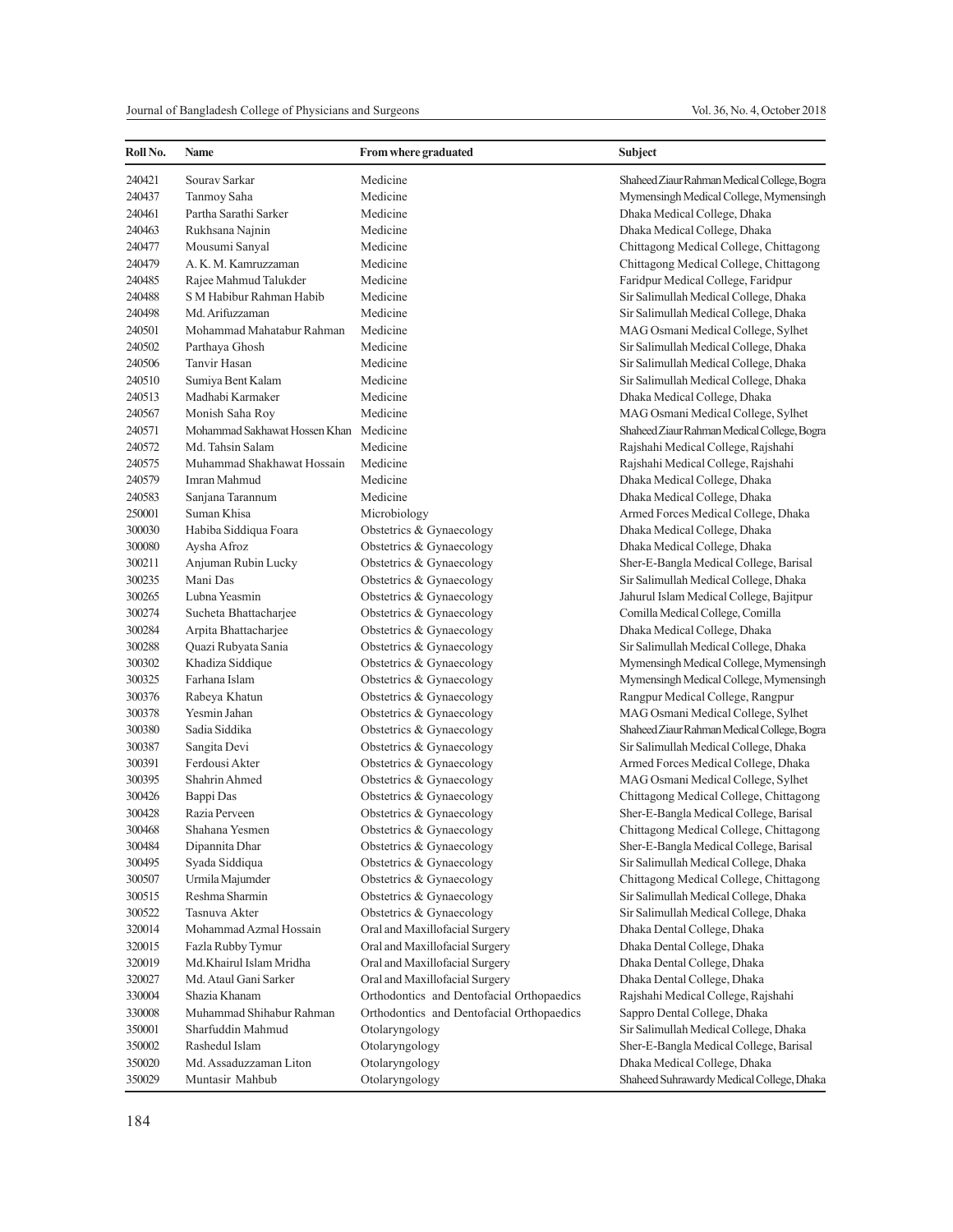## College News

| Roll No. | <b>Name</b>                  | <b>From where graduated</b>        | <b>Subject</b>                                     |
|----------|------------------------------|------------------------------------|----------------------------------------------------|
| 390024   | Arifin Nahar                 | Paediatrics                        | Rangpur Medical College, Rangpur                   |
| 390044   | Md. Maniruzzaman             | Paediatrics                        | Sher-E-Bangla Medical College, Barisal             |
| 390066   | Tahmina Binte Matin          | Paediatrics                        | Sher-E-Bangla Medical College, Barisal             |
| 390078   | Rana Chowdhury               | Paediatrics                        | Khulna Medical College, Khulna                     |
| 390105   | Mahmuda Akther               | Paediatrics                        | Chittagong Medical College, Chittagong             |
| 390111   | Nadia Huq                    | Paediatrics                        | Chittagong Medical College, Chittagong             |
| 390113   | Shyla Rahman                 | Paediatrics                        | Armed Forces Medical College, Dhaka                |
| 390120   | Maymuna Ismail               | Paediatrics                        | Dhaka Medical College, Dhaka                       |
| 390123   | Gouri Saha                   | Paediatrics                        | Shaheed Ziaur Rahman Medical College, Bogra        |
| 390125   | Khaja Humaun Kabir           | Paediatrics                        | Rangpur Medical College, Rangpur                   |
| 390140   | Aziz Al Maksud               | Paediatrics                        | Armed Forces Medical College, Dhaka                |
| 390141   | Farzana Siddiqua             | Paediatrics                        | Comilla Medical College, Comilla                   |
| 390142   | Hasan Mahmud Abdullah        | Paediatrics                        | Armed Forces Medical College, Dhaka                |
| 390161   | Farzana Kabir                | Paediatrics                        | Dhaka Medical College, Dhaka                       |
| 390181   | Naima Sultana                | Paediatrics                        | Mymensingh Medical College, Mymensingh             |
| 390183   | Monisha Barman               | Paediatrics                        | Dhaka Medical College, Dhaka                       |
| 390187   | Mst. Ruzina Rahman           | Paediatrics                        | Dhaka Medical College, Dhaka                       |
| 390193   | Fardoushi Begum              | Paediatrics                        | Rajshahi Medical College, Rajshahi                 |
| 400007   | Sarowar Bin Zakir            | Physical Medicine & Rehabilitation | Chittagong Medical College, Chittagong             |
| 400008   | Md. Mahfuzul Alam            | Physical Medicine & Rehabilitation | Faridpur Medical College, Faridpur                 |
| 450002   | Towhida Khan                 | Radiology & Imaging                | Mymensingh Medical College, Mymensingh             |
| 450003   | Kakoli Chowdhury             | Radiology & Imaging                | Chittagong Medical College, Chittagong             |
| 460003   | Md. Arifur Rahman            | Radiotherapy                       | Rangpur Medical College, Rangpur                   |
| 460008   | Jannatun Nisa                | Radiotherapy                       | Rangpur Medical College, Rangpur                   |
| 480091   | Muhammad Arifur Rahman       | Surgery                            | Rangpur Medical College, Rangpur                   |
| 480140   | Sumon Kumar Sen              | Surgery                            | Sher-E-Bangla Medical College, Barisal             |
| 480162   | Md Nazmul Haque              | Surgery                            | Armed Forces Medical College, Dhaka                |
| 480170   | Abdullah Mehedie             | Surgery                            | MAG Osmani Medical College, Sylhet                 |
| 480175   | Abdullah-Al-Mamun            | Surgery                            | International Medical College, Tongi, Dhaka        |
| 480192   | A. K. M. Fazlay Rabbi Khan   | Surgery                            | Dhaka Medical College, Dhaka                       |
| 480197   | Md. Nazrul Hossain Mullah    | Surgery                            | Chittagong Medical College, Chittagong             |
| 480198   | Md. Ruhul Amin               | Surgery                            | Shaheed Ziaur Rahman Medical College, Bogra        |
| 480242   | Md. Minhaz Uddin Rajib       | Surgery                            | Rangpur Medical College, Rangpur                   |
| 480243   | Dipankar Roy                 | Surgery                            | Dhaka National Medical College, Dhaka              |
| 480245   | Sonia Rahman                 | Surgery                            | Holy Family Red Crescent Medical College,<br>Dhaka |
| 480248   | Kamruzzaman Al Mahmood       | Surgery                            | Mymensingh Medical College, Mymensingh             |
| 480257   | Md. Sirajl Kader             | Surgery                            | Rajshahi Medical College, Rajshahi                 |
| 480258   | Milton Mallick               | Surgery                            | Chittagong Medical College, Chittagong             |
| 480262   | Md. Shihab Al Mashiur Rahman | Surgery                            | Chittagong Medical College, Chittagong             |
| 480268   | Palash Kumar Dey             | Surgery                            | Khulna Medical College, Khulna                     |
| 480271   | Md. Soriful Islam            | Surgery                            | Rangpur Medical College, Rangpur                   |
| 480279   | Mohammad Tanvir Hasan        | Surgery                            | Holy Family Red Crescent Medical College,<br>Dhaka |
| 480280   | Muhammad Moinul Hossain      | Surgery                            | Chittagong Medical College, Chittagong             |
| 480282   | Md.Ehsanul Hoque             | Surgery                            | Sir Salimullah Medical College, Dhaka              |
| 480283   | Asim Sarkar                  | Surgery                            | Rajshahi Medical College, Rajshahi                 |
| 480284   | Md. Tuhin Talukder           | Surgery                            | Dhaka Medical College, Dhaka                       |
| 130003   | Jayanta Malakar              | Preli - Medicine                   | Dhaka Medical College, Dhaka                       |
| 270001   | Fatema Khanam                | Preli - Medicine                   | Holy Family Red Crescent Medical College,          |
| 290001   | Junayed Safar Mahmud         | Preli - Surgery                    | Dhaka<br>Sir Salimullah Medical College, Dhaka     |
| 340004   | Bappy Kumer Biswas           | Preli - Surgery                    | Rajshahi Medical College, Rajshahi                 |
| 340005   | Mohd. Rafiqul Islam Khan     | Preli - Surgery                    | Sher-E-Bangla Medical College, Barisal             |
| 340007   | Pranab Kairy                 | Preli - Surgery                    | Bangladesh Medical College, Dhaka                  |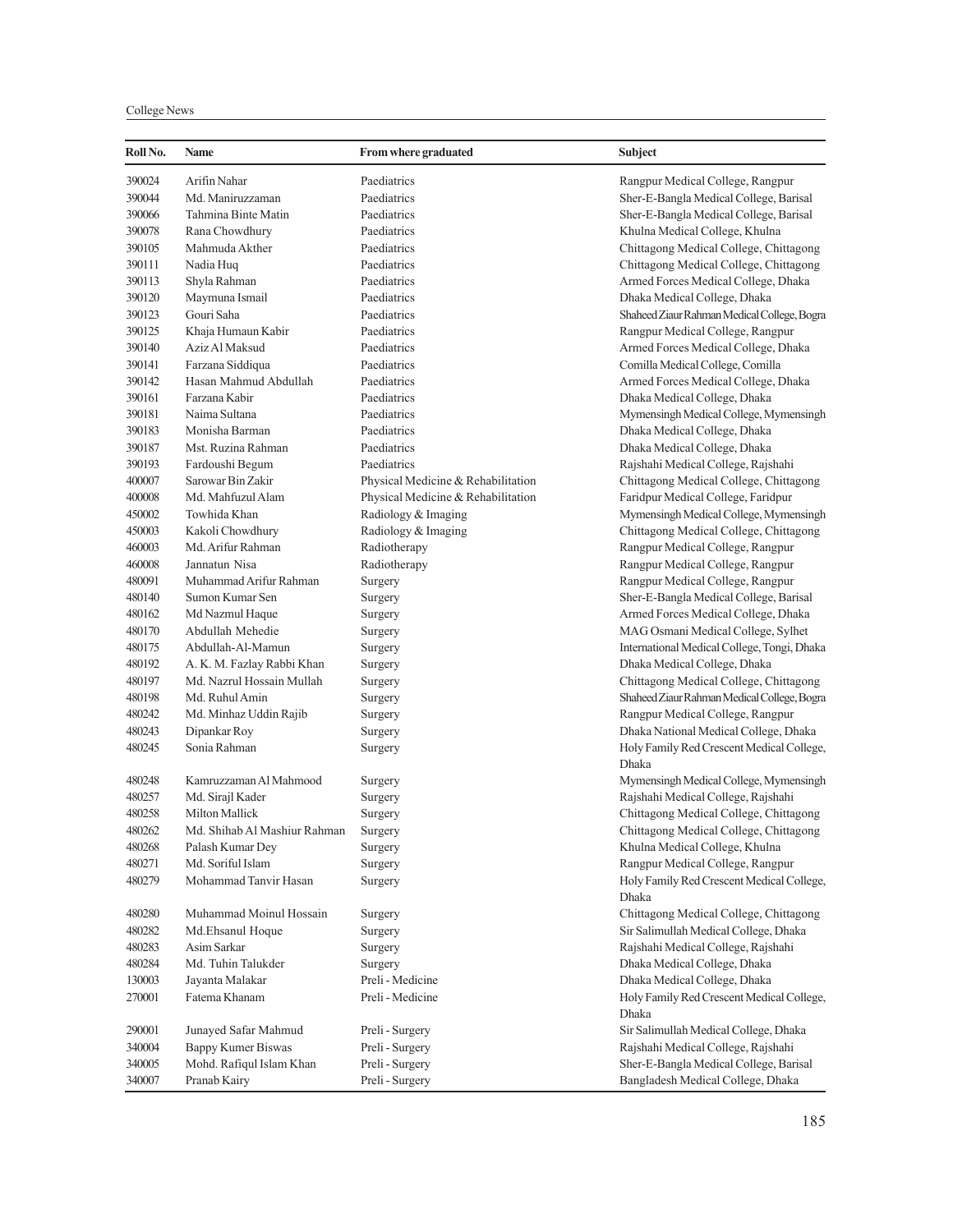| Roll No. | Name                    | <b>From where graduated</b> | <b>Subject</b>                         |
|----------|-------------------------|-----------------------------|----------------------------------------|
| 410001   | Hasan Nazir Uddin       | Preli - Surgery             | Sher-E-Bangla Medical College, Barisal |
| 410003   | Md. Redwan Ahsanullah   | Preli - Surgery             | Faridpur Medical College, Faridpur     |
| 500002   | Mohammad Sharif Hossain | Preli - Surgery             | Faridpur Medical College, Faridpur     |

The following candidates satisfied the Board of Examiners and are declared to have passed the MCPS Examinations held in July, 2018 subject to confirmation by the council of Bangladesh College of Physicians and Surgeons

| Roll No. | <b>Name</b>                 | From where graduated                                              | <b>Subject</b>              |
|----------|-----------------------------|-------------------------------------------------------------------|-----------------------------|
| 110001   | Md. Monzorull Islam         | Rajshahi Medical College, Rajshahi                                | Anaesthesiology             |
| 110003   | Murshed Ahmad Shams         | Chittagong Medical College, Chittagong                            | Anaesthesiology             |
| 110007   | Md. Ashraful Islam          | Sher-E-Bangla Medical College, Barisal                            | Anaesthesiology             |
| 110011   | Md. Jakir Hossain Khondaker | Shaheed Mansur Ali Medical College, Dhaka                         | Anaesthesiology             |
| 110012   | Synthia Zerin Chowdhury     | Armed Forces Medical College, Dhaka                               | Anaesthesiology             |
| 110013   |                             | Mostafa Kamrul Islam Chowdhury MAG Osmani Medical College, Sylhet | Anaesthesiology             |
| 930001   | Ruby Akhter                 | Dhaka Dental College, Dhaka                                       | Dental Surgery              |
| 930002   | Md. Monoarul Islam          | Dhaka Dental College, Dhaka                                       | Dental Surgery              |
| 930004   | Ishfaq Ahmad                | Dhaka Dental College, Dhaka                                       | Dental Surgery              |
| 160004   | Sharmin Kabir               | Holy Family Red Crescent Medical College, Dhaka                   | Dermatology and Venereology |
| 160007   | Linia Sanjeen               | Comilla Medical College, Comilla                                  | Dermatology and Venereology |
| 920002   | Hazera Begum                | Medical College for Women and Hospital, Dhaka                     | Forensic Medicine           |
| 910002   | Md. Mehedhi Hasan Shourov   | MAG Osmani Medical College, Sylhet                                | Laboratory Medicine         |
| 910003   | Md. Abul Kalam Azad         | Rajshahi Medical College, Rajshahi                                | Laboratory Medicine         |
| 910005   | Dilder Alam                 | Armed Forces Medical College, Dhaka                               | Laboratory Medicine         |
| 240003   | Mohammad Shahbaz            | Sir Salimullah Medical College, Dhaka                             | Medicine                    |
| 240029   | A.K.M. Imtiaz Akand         | Sir Salimullah Medical College, Dhaka                             | Medicine                    |
| 240046   | Hero Chanda                 | Chittagong Medical College, Chittagong                            | Medicine                    |
| 240058   | Prabal Dutta Adhikary       | Comilla Medical College, Comilla                                  | Medicine                    |
| 240112   | Muhammad Ali Ashraf         | Sir Salimullah Medical College, Dhaka                             | Medicine                    |
| 240122   | Md. Jakir Hosen             | Rangpur Medical College, Rangpur                                  | Medicine                    |
| 300009   | Mst Shohela Pervin          | Shaheed Ziaur Rahman Medical College, Bogra                       | Obstetrics & Gynaecology    |
| 300048   | Jahanara Akhter             | Medical College for Women and Hospital, Dhaka                     | Obstetrics & Gynaecology    |
| 300064   | Asma Siddiqa                | Chittagong Medical College, Chittagong                            | Obstetrics & Gynaecology    |
| 300073   | Rezowana Afrin              | Sir Salimullah Medical College, Dhaka                             | Obstetrics & Gynaecology    |
| 300085   | Nusrat Jahan                | M. Abdur Rahim Medical College & Hospital, Dinajpur               | Obstetrics & Gynaecology    |
| 300086   | Salma Akter                 | Mymensingh Medical College, Mymensingh                            | Obstetrics & Gynaecology    |
| 300097   | Sanjana Ahmed               | Mymensingh Medical College, Mymensingh                            | Obstetrics & Gynaecology    |
| 300099   | Sumona Parvin               | Sir Salimullah Medical College, Dhaka                             | Obstetrics & Gynaecology    |
| 300109   | Most. Masuda Afroz          | Rangpur Medical College, Rangpur                                  | Obstetrics & Gynaecology    |
| 300111   | Halima Siddiqui             | Z.H. Sikder Womenâ <sub>id</sub> s Medical College, Dhaka         | Obstetrics & Gynaecology    |
| 300124   | Hasinatul Ferdous Lopa      | Dhaka Medical College, Dhaka                                      | Obstetrics & Gynaecology    |
| 300125   | Fouzia Akter                | Rangpur Medical College, Rangpur                                  | Obstetrics & Gynaecology    |
| 300126   | Mst. Hasina Banu            | Chattagram International Dental College                           | Obstetrics & Gynaecology    |
| 300127   | Sharmin Ali Tithy           | Dhaka Medical College, Dhaka                                      | Obstetrics & Gynaecology    |
| 300136   | Jesmin Jahan                | Armed Forces Medical College, Dhaka                               | Obstetrics & Gynaecology    |
| 350006   | Mohammad Nazrul Islam       | Sher-E-Bangla Medical College, Barisal                            | Otolaryngology              |
| 350007   | Md. Hasan Ali               | Sir Salimullah Medical College, Dhaka                             | Otolaryngology              |
| 390005   | Tahsina Jasmine             | Dhaka Medical College, Dhaka                                      | Paediatrics                 |
| 390008   | Md. Gias Uddin              | Comilla Medical College, Comilla                                  | Paediatrics                 |
| 390009   | Mohammad Shahidul Islam     | BGC Trust Medical College, Chittagong.                            | Paediatrics                 |
| 390024   | Parisa Marjan               | Sir Salimullah Medical College, Dhaka                             | Paediatrics                 |
| 390026   | Saifur Rahman               | M. Abdur Rahim Medical College & Hospital, Dinajpur Paediatrics   |                             |
| 390029   | Debashish Kumar Roy         | Sir Salimullah Medical College, Dhaka                             | Paediatrics                 |
| 390035   | Azka Sejuti                 | Rangpur Medical College, Rangpur                                  | Paediatrics                 |
| 390042   | Most. Firoza Parvin         | Rajshahi Medical College, Rajshahi                                | Paediatrics                 |
| 430001   | Shafia Khanam               | Comilla Medical College, Comilla                                  | Psychiatry                  |